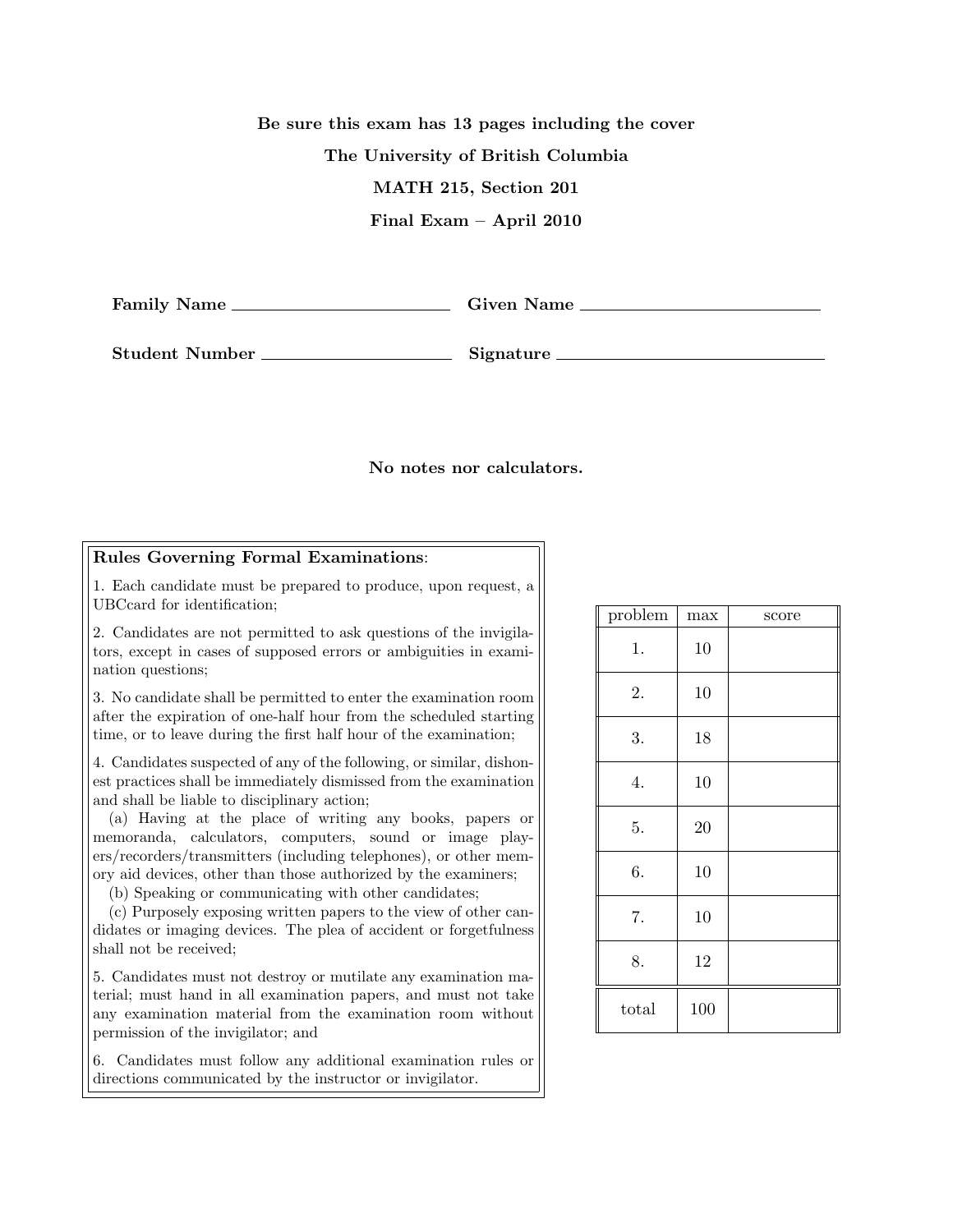$(7 \text{ points})$  1. (a) Find the solution of the given initial value problem in explicit form:

$$
\frac{d}{dt}y = \frac{y^2}{t}, \quad y(1) = 2.
$$

 $(3 \text{ points})$  (b) Determine the interval of existence of the solution in  $(a)$ .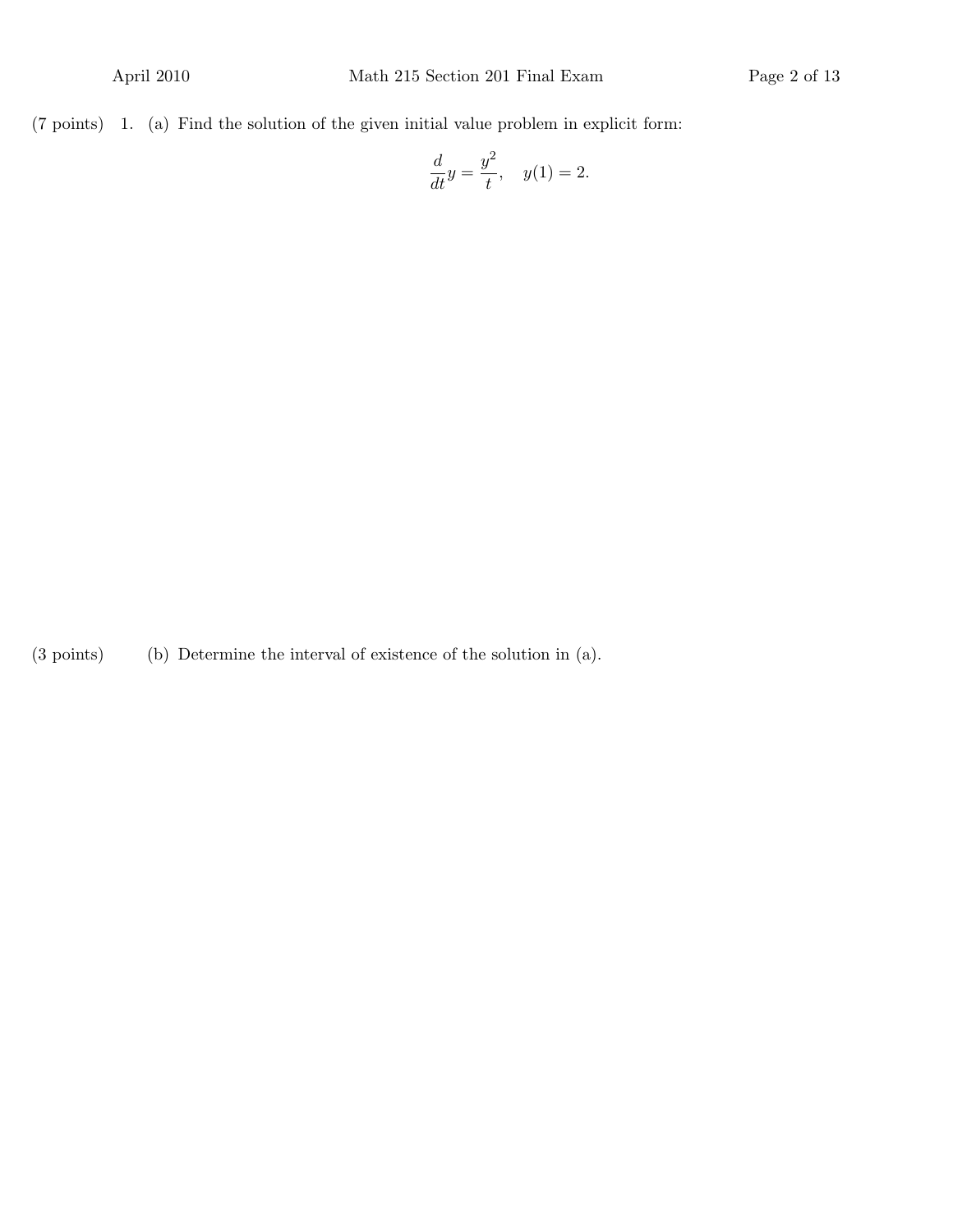$(10 \text{ points})$  2. Solve the initial value problem

$$
\frac{dy}{dx} = -\frac{2x + y^2 + 1}{y}, \quad y(0) = 1.
$$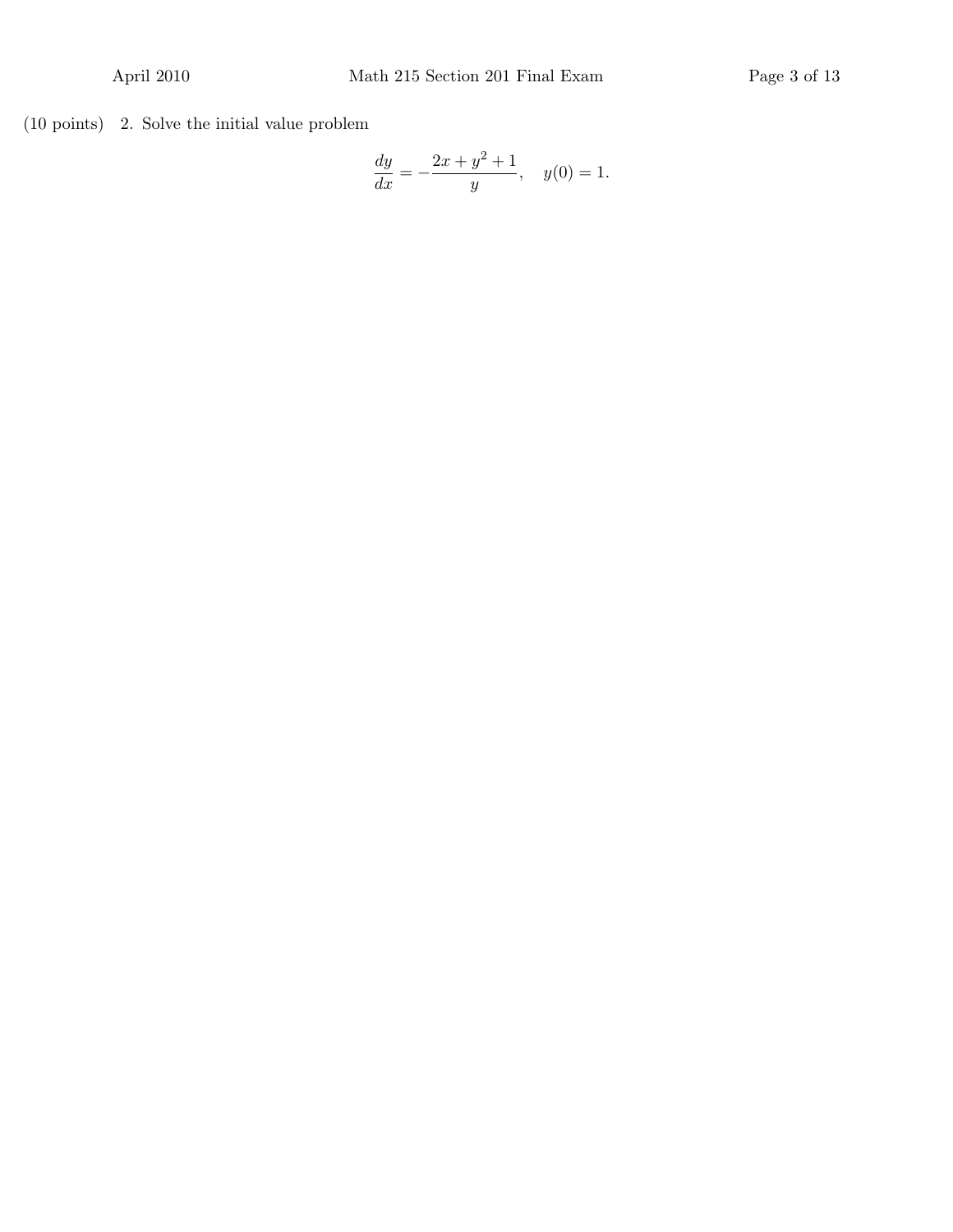(6 points) 3. (a) Solve  $y'' - 5y' - 6y = 0$ ,  $y(0) = 2$ ,  $y'(0) = -9$ .

(6 points) (b) Use the method of reduction of order to find a second solution  $y_2(t)$  of the equation

 $t^2y'' + ty' - 4y = 0, \quad t > 0; \quad y_1(t) = t^2$ 

which is independent of  $y_1$ .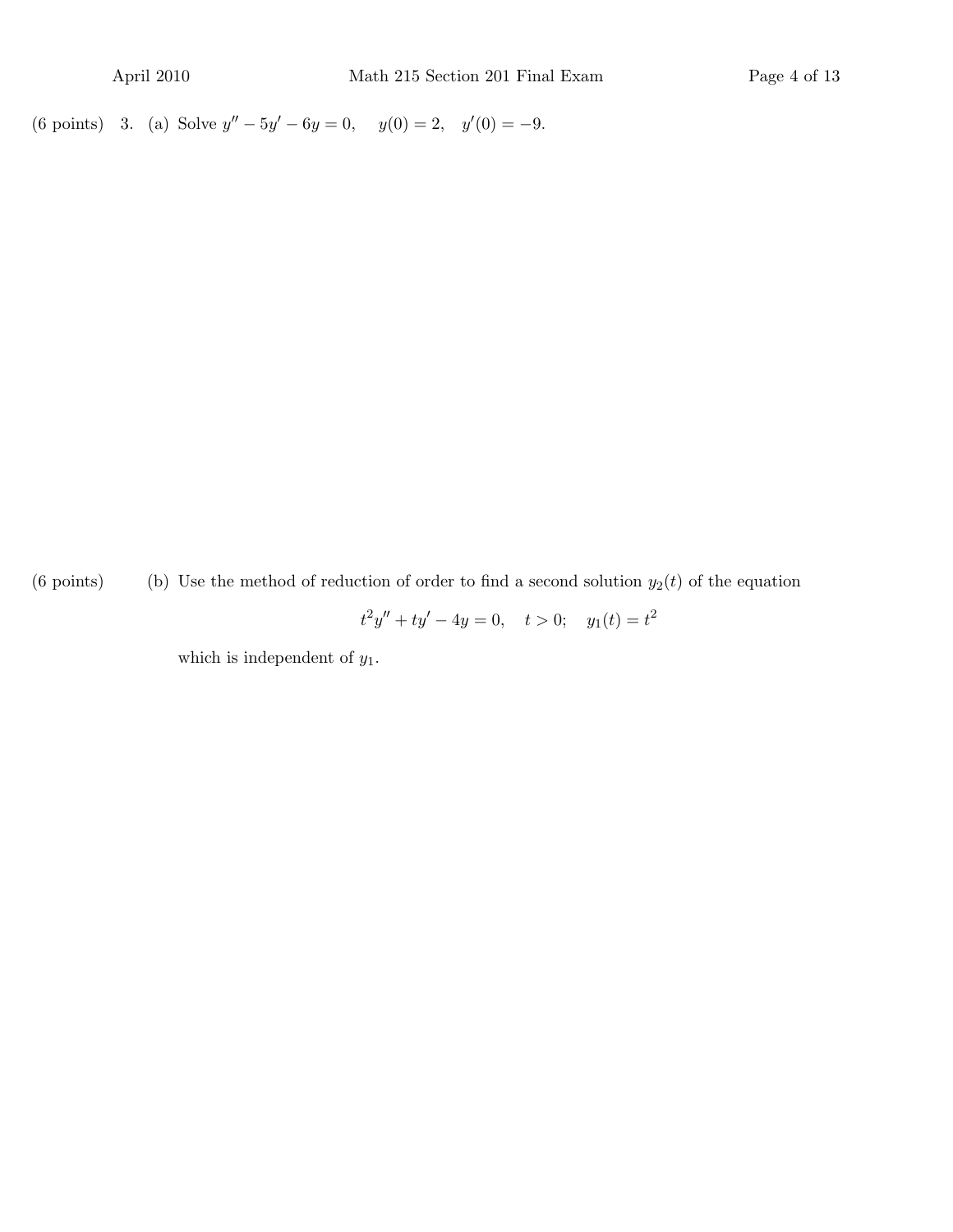$(6 \text{ points})$   $(c)$  Find the general solution of

 $y'' + 4y' + 4y = t^{-2}e^{-2t},$ given that  $y_1(t) = e^{-2t}$  and  $y_2(t) = te^{-2t}$  solve  $y'' + 4y' + 4y = 0$ .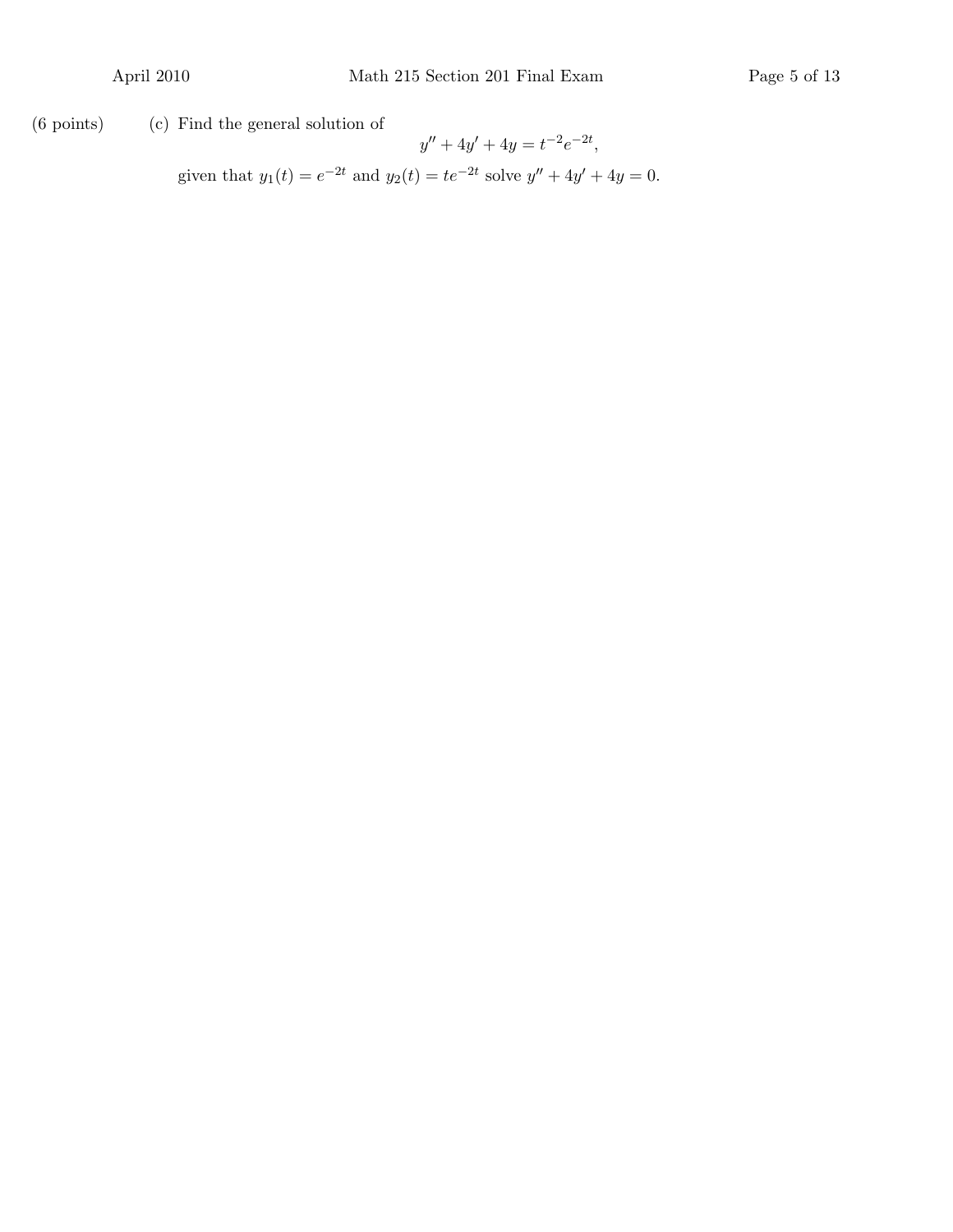$(10 \text{ points})$  4. Suppose the motion of a certain mass-spring system satisfies the differential equation

$$
u'' + \gamma u' + 4u = 0, \quad u(0) = 1, \quad u'(0) = a,\tag{1}
$$

with units m, kg, and s. Here  $u(t)$  is the displacement from the equilibrium position,  $\gamma > 0$  is the damping coefficient, and  $a$  is a real parameter.

(a) Determine the range of  $\gamma$  so that the solution  $u(t)$  is not oscillatory.

(b) Suppose  $\gamma = 5$ . Determine the range of real a so that the solution of (1) returns to the equilibrium point  $u = 0$  at some  $t > 0$ .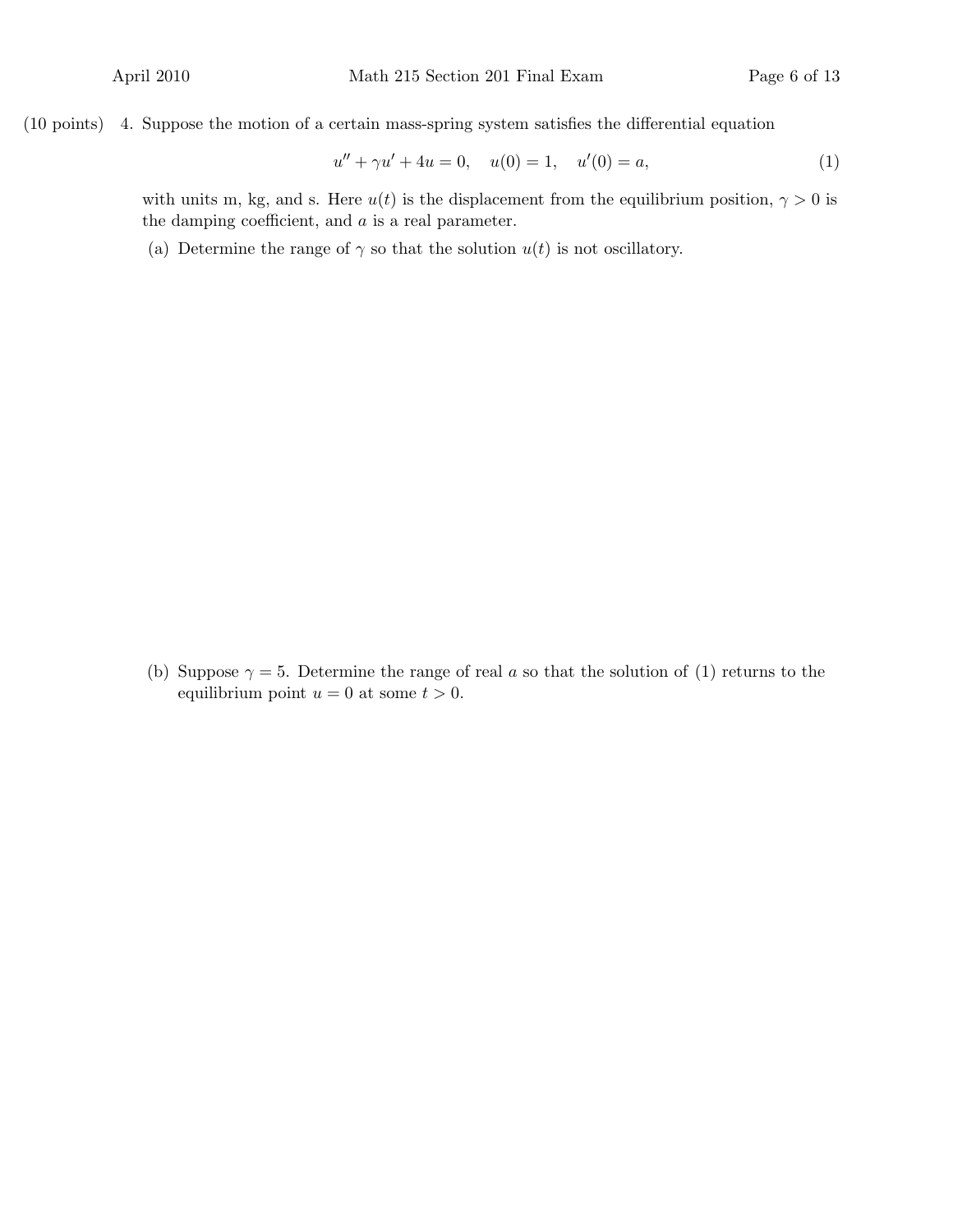(6 points) 5. (a) Find the Laplace transform  $Y(s)$  of the solution of

$$
y'' + y = g(t), \quad g(t) = \begin{cases} 1 & \text{if } 0 \le t < 2 \\ \cos(t - 2) & \text{if } t \ge 2 \end{cases}
$$

$$
y(0) = 1, \quad y'(0) = 2.
$$

Do NOT attempt to find  $y(t)$ !

(5 points) (b) Find the inverse Laplace transform of  $F(s) = \frac{s}{(s+1)(s+2)^2}$ .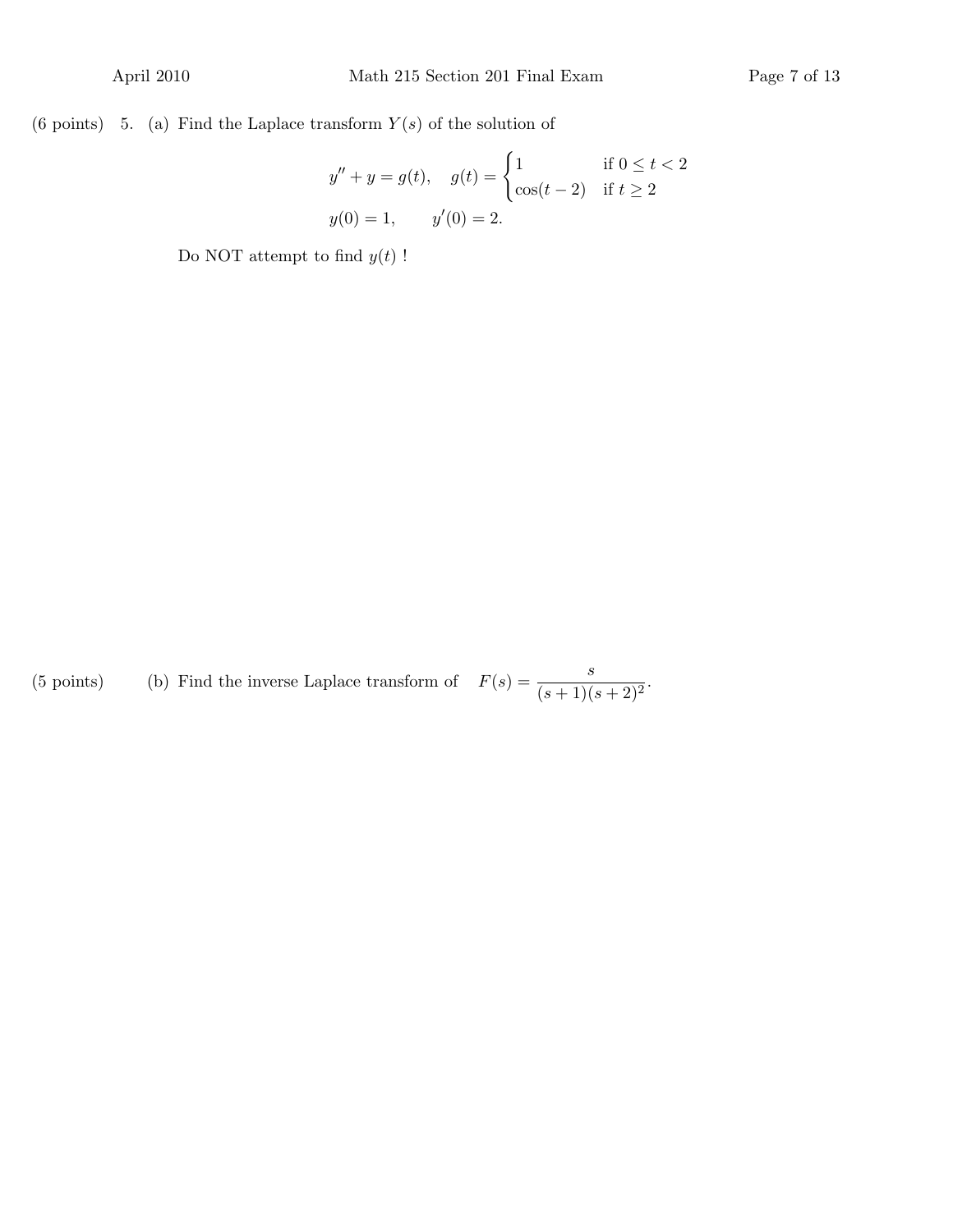$(9 \text{ points})$   $(c)$  Find the solution to the initial value problem

$$
y'' + 2y' + 2y = \delta(t - \pi); \quad y(0) = 1, \quad y'(0) = -2.
$$

Here  $\delta(t)$  represents the Dirac delta function.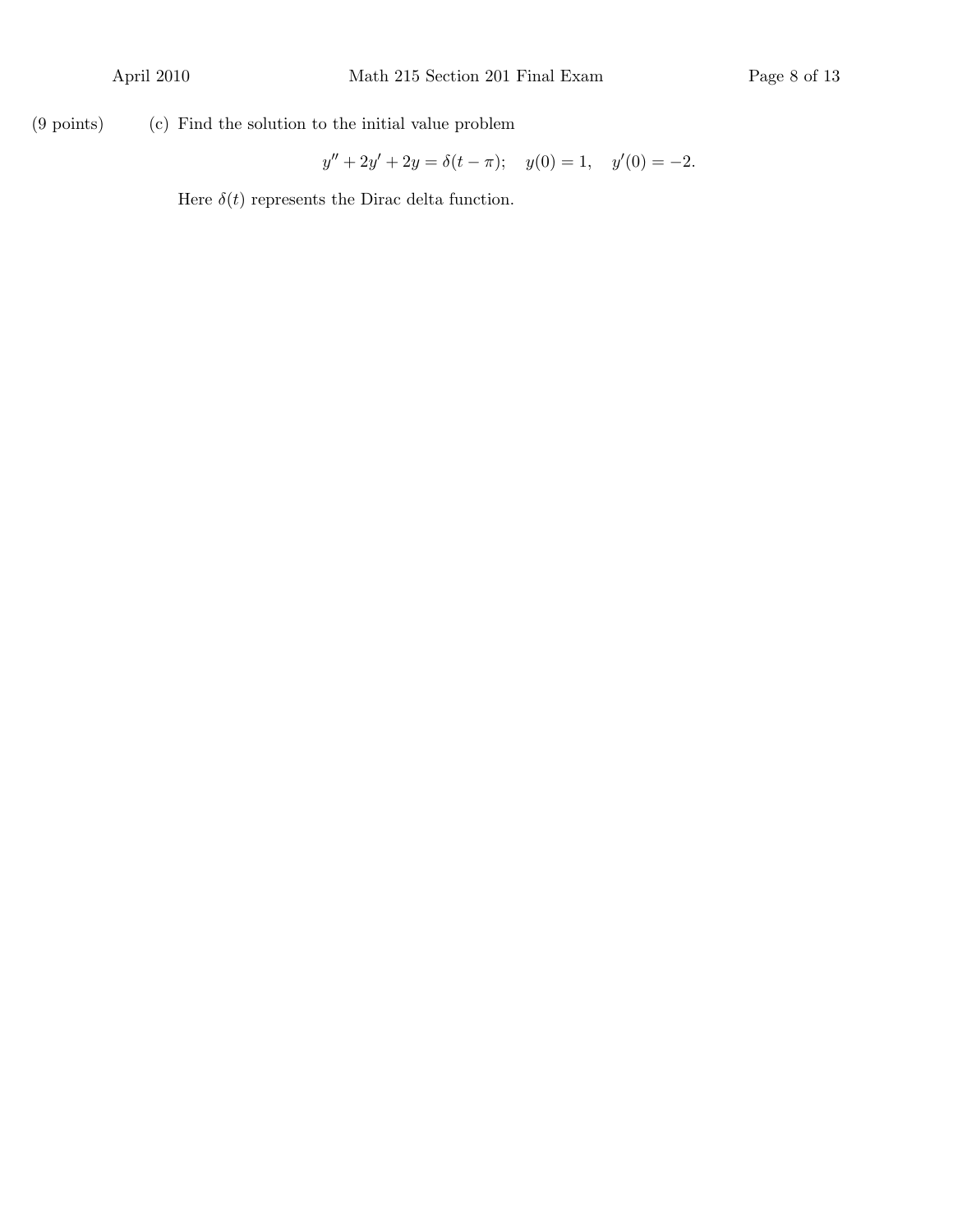$(10 \text{ points})$  6. For the linear system

$$
\frac{d}{dt}\mathbf{x} = A\mathbf{x}, \quad A = \begin{bmatrix} 3 & -4 \\ 1 & -1 \end{bmatrix},
$$

find the general solution and the matrix  $e^{tA}$ .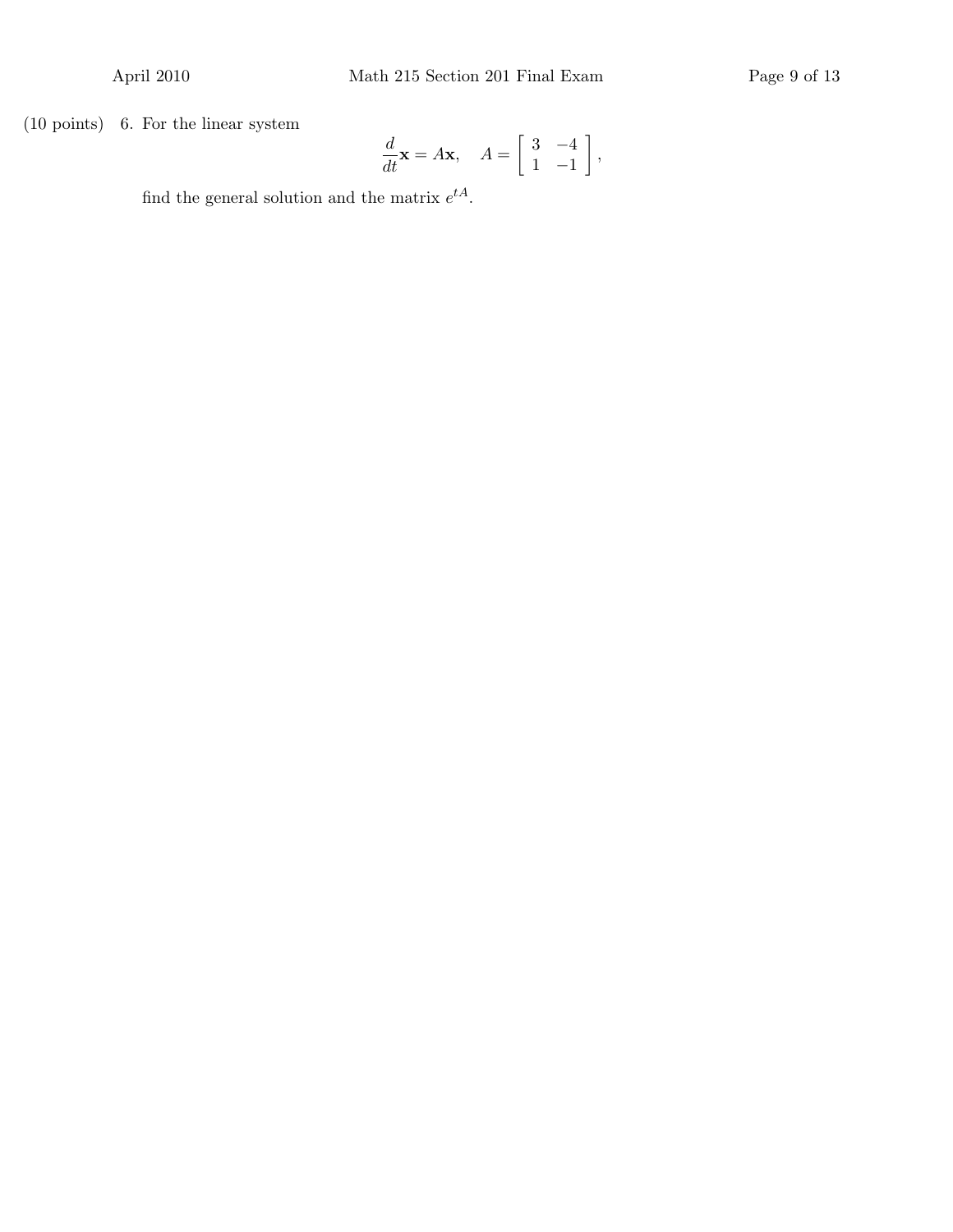$(10 \text{ points})$  7. Solve

$$
\frac{d}{dt}\mathbf{x} = A\mathbf{x} - \begin{bmatrix} e^t \\ e^t \end{bmatrix}, \quad \mathbf{x}(0) = \begin{bmatrix} 4 \\ -1 \end{bmatrix}, \quad A = \begin{bmatrix} 1 & 1 \\ 4 & -2 \end{bmatrix},
$$

given that the general solution of  $\frac{d}{dt}\mathbf{x} = A\mathbf{x}$  is  $\mathbf{x}_c(t) = c_1 \begin{bmatrix} 1 \\ 1 \end{bmatrix}$ 1  $\Big\}\,e^{2t}+c_2\,\Big\{\,1$ −4  $\Big] e^{-3t}.$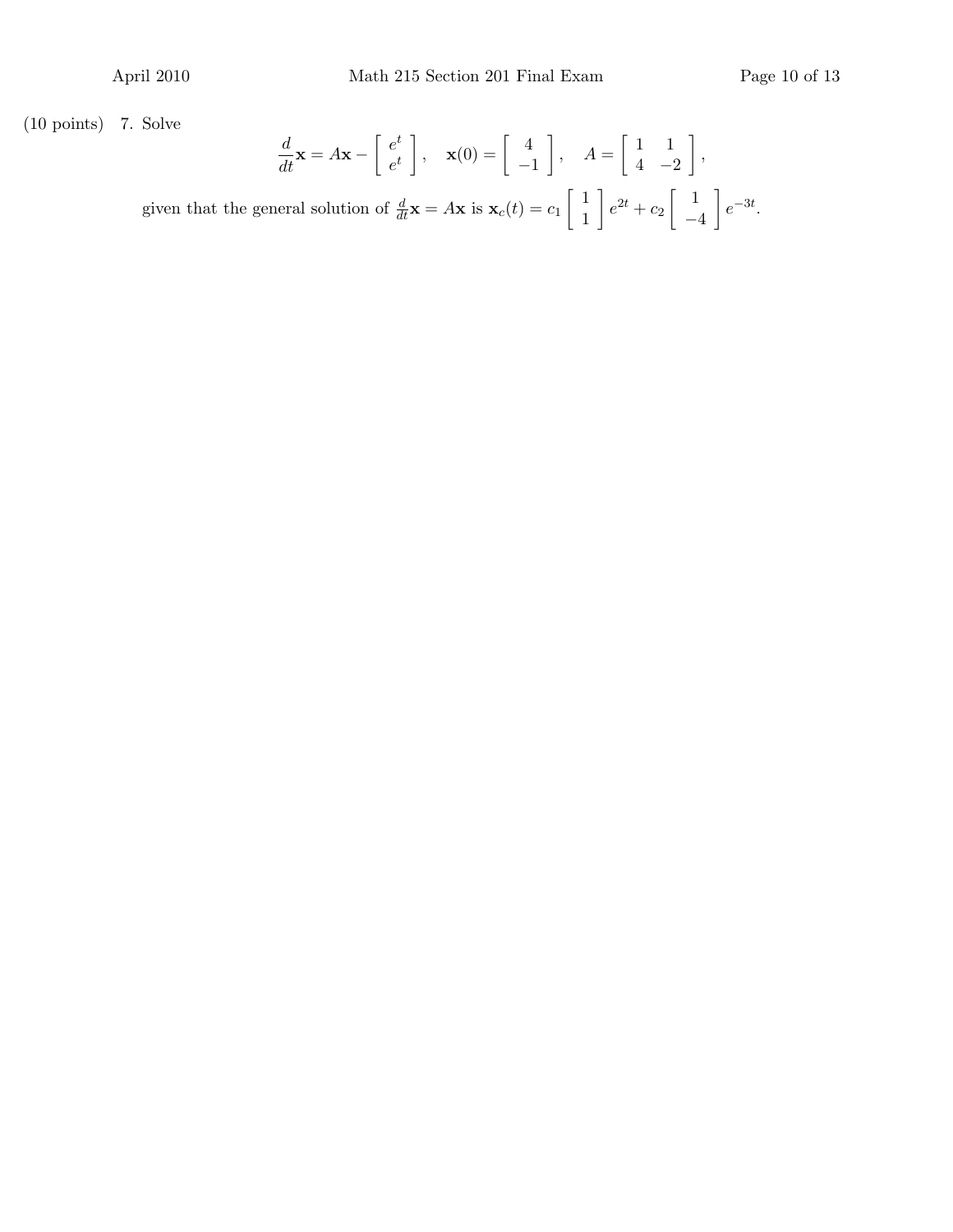8. Consider the nonlinear system

$$
\frac{dx}{dt} = 1 - y, \qquad \frac{dy}{dt} = x^2 - y^2.
$$
\n<sup>(2)</sup>

 $(4 \text{ points})$  (a) Find the critical points for the system  $(2)$ .

 $(2 \text{ points})$  (b) Find the Jacobian (partial derivative) matrix for the system  $(2)$ .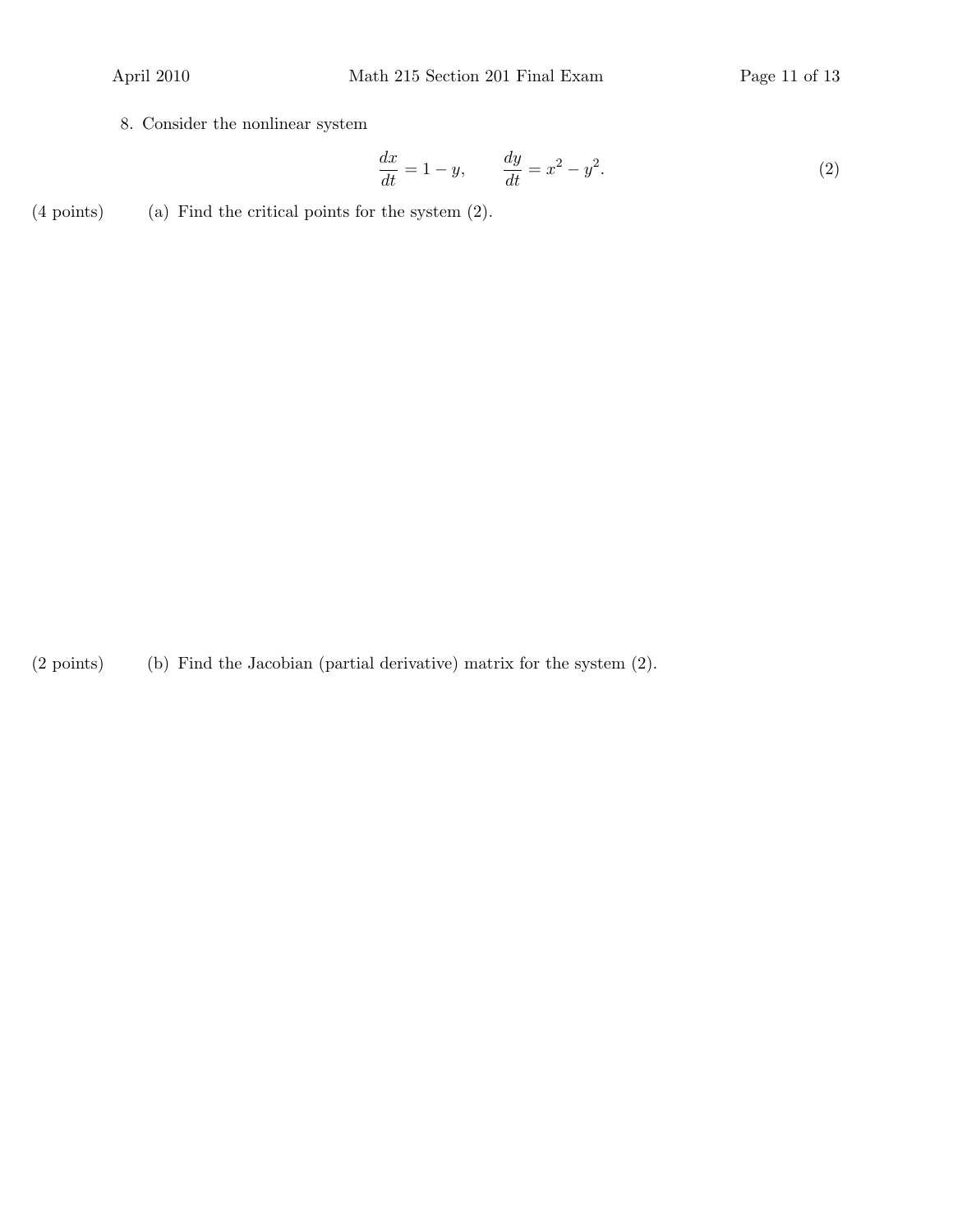$(6 \text{ points})$  (c) Use the linear systems near each critical point to classify them, specifying both the type of critical point and whether it is (asymptotically) stable or unstable.